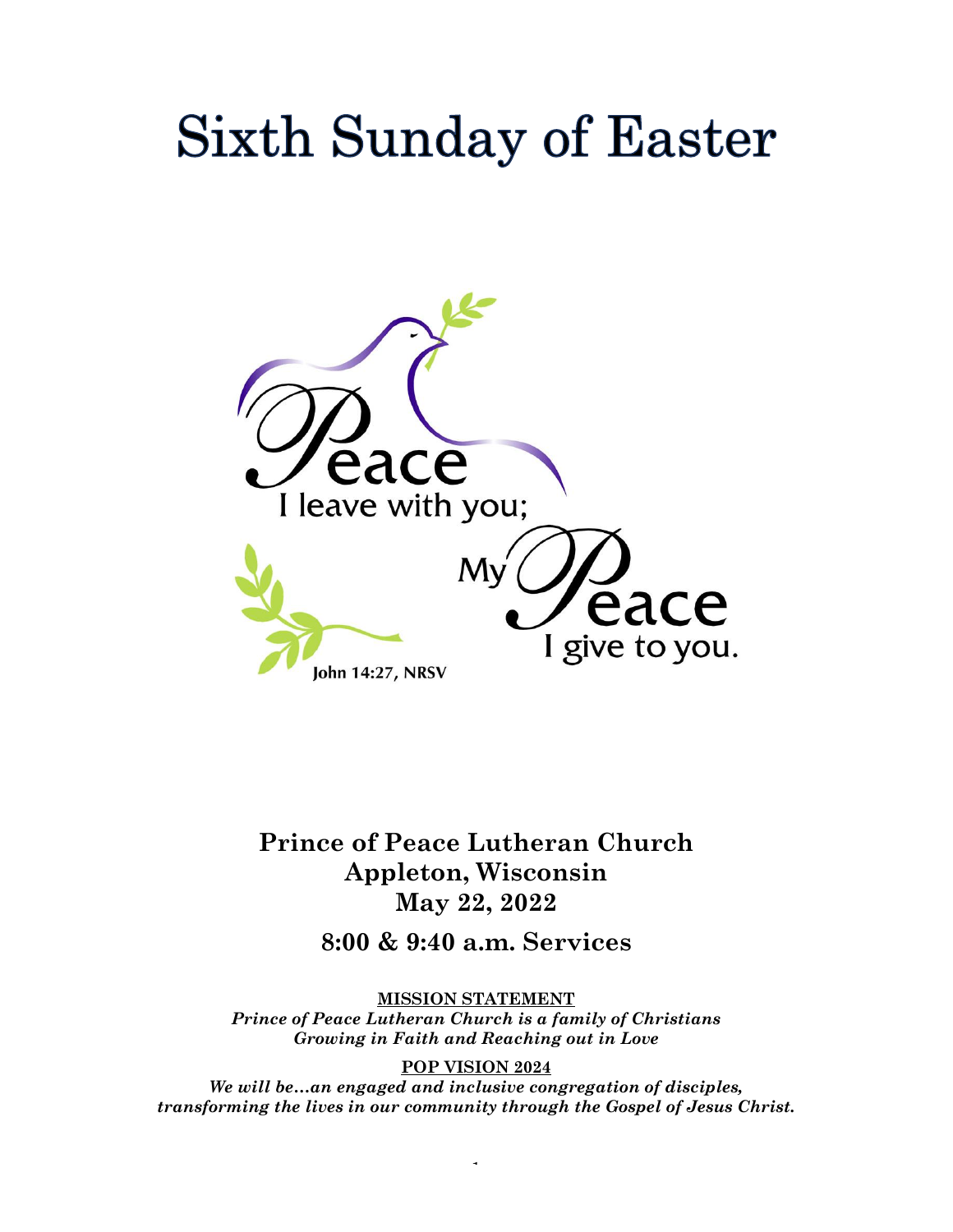**elcome to God's House** which is the spiritual home of all who come to worship today. Part of Prince of Peace Church's mission statement says that we are "a family of Christians." Because God has made us family, we gather together in this church home to receive the Lord's strength, comfort and peace. Christ, our brother, is here, and his presence will change us. As new people, we leave this spiritual home to go out and live our daily lives in the world as ambassadors for Christ. Go, but remember to come home. See you next Sunday! **W**

Te love kids in worship: young ones, old ones, squirmy ones, curious ones, crying ones, happy ones. Jesus loves them, too. In fact, one day when he was trying to explain to a bunch of adults who would enter the Kingdom of God, he plucked a child out of the crowd and said that if they wanted to enter his kingdom, they should be like this wide-eyed child! What an object lesson for us all and what hope, because we are all kids at heart, just trying to follow Jesus. **W**

We know it is sometimes a challenge and, with our nursery closed for our youngest ones' safety during the pandemic, we have some ways to help you out. We have bags of activities on the wooden kiosk near the entrance by the bathrooms that children can grab before entering the sanctuary. We have a place for kids to play in our narthex, the *PRAYERGROUND*, which is stocked with toys and books and comfy chairs, and there are speakers projecting the service, so caregivers can keep track of what's going on in the service and can listen to and/or rejoin worship anytime. *The space located at the back of the sanctuary, called the PLAYDECK, with a rug and some quiet toys where a child might need to hang out for a few minutes with mom or dad nearby.*

You can find changing tables in the bathrooms near the narthex *PRAYERGROUND* for your convenience. And, finally, we have ushers and greeters who love kids, too, who were once kids themselves, and who want to help you have a great worship experience! We are glad you are here!

**he Glass Cross on the Altar is unique.** There are only 3 of these handmade crosses in the world. The other two are in congregations with whom we share our ministry. One is on the altar of Kopano Lutheran Church in Mogwase, South Africa and the other is at the Evangelische Stadtpfarrkirche Hermannstadt in Sibiu, Romania. These Lutheran churches are ministry partners with us with whom we have shared visits, resources, and mutual support. Each Sunday as we gather in worship under this common cross, we are reminded of our faith in our Savior, Jesus the Christ, whose Spirit unites peoples of different countries, races, cultures and histories under His benevolent love. **T**

A<sup>A</sup> hearing loop system is installed in our sanctuary. Those with hearing aid devices may activate their T-Coil technology.

HALL SEAK

Flowers are placed in honor of the 48th Wedding Anniversary of Ron & Sondra Joten. Congratulations!

## **WORSHIP LEADERS & VOLUNTEERS**

| Pastor Roger McQuistion                 |
|-----------------------------------------|
| Pastor Jennifer DeNetz                  |
| Lori Adams                              |
| Colleen Perrine, Stacie & Everett Dobbe |
| Ada & Erik Larson, Brianna Sikes        |
| Violet & Kiran Lison                    |
| Tom Richmond Nathan Jansen              |
| (8:00) Al Peckham, Tom Scheuerman       |
| (9:40) Chris Howard, Scott Perrine      |
| $(8:00)$ Margie & Mike Bricco           |
| (9:40) Brad & Nan Bunnow, Pat Meulemans |
|                                         |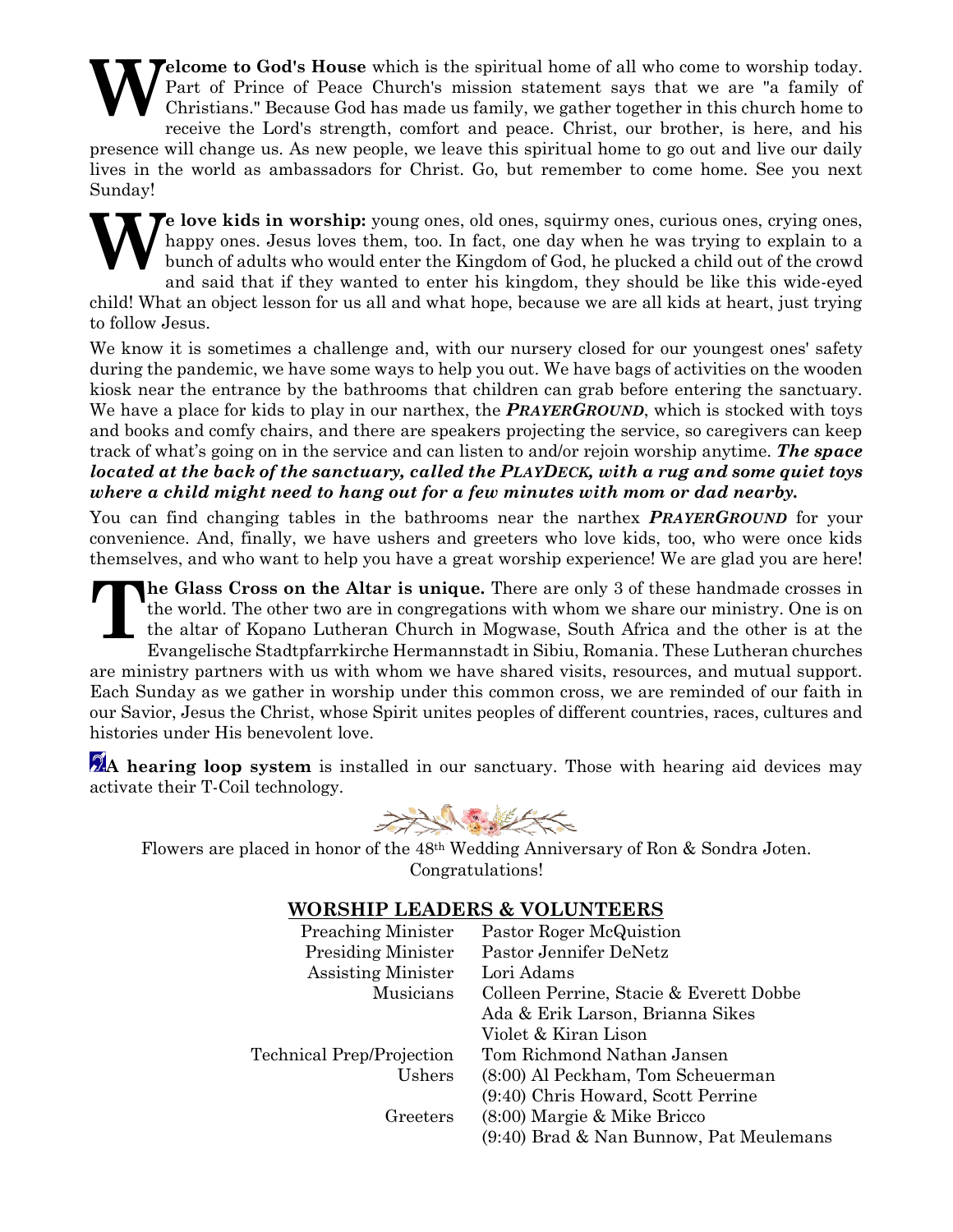# **GATHERING** *The Holy Spirit calls us together as the people of God***.**

ELW denotes the Evangelical Lutheran Worship Hymnal P—Pastor A—Assisting Minister C—Congregation

*Visions abound in the readings for the sixth Sunday of Easter. Paul has a vision about what to do. John has a vision of what will be. Jesus provides visions of peace that surpasses human understanding and power beyond human imagination.*

# GATHERING MUSIC

(8:00) *Step by Step* David Beaker Strasser *Sing Hallelujah* Colleen Perrine (9:40) *Step by Step* David Beaker Strasser *Simple Gifts* Piano Solo – Brianna Sikes

WELCOME TO WORSHIP

(9:40) ANNOUNCEMENTS

# THANKSGIVING FOR BAPTISM

- P Alleluia! Christ is risen.
- C **Christ is risen indeed. Alleluia!**
- P In the waters of baptism, we have passed over from death to life with Jesus Christ, and we are a new creation. For this saving mystery, and for this water, let us bless God, who was, who is, and who is to come.

*Water may be poured into the font as the presiding minister gives thanks.*

- C **We thank you, God, for your river of life, flowing freely from your throne: through the earth, through the city, through every living thing. You rescued Noah and his family from the flood; You opened wide the sea for the Israelites. Now in these waters you flood us with mercy, and our sin is drowned forever. You open the gate of righteousness, and we pass safely through. In Jesus Christ, you calm and trouble the waters. You nourish us and enclose us in safety. You call us forth and send us out. In lush and barren places, you are with us. You have become our salvation. Now breathe upon this water and awaken your church once more. Claim us again as your beloved and holy people. Quench our thirst; cleanse our hearts; wipe away every tear. To you, our Beginning and our End, our Shepherd and Lamb, be honor, glory, praise, and thanksgiving, now and forever. Amen**
- P Rejoice in this good news: In  $\pm$  Christ Jesus, your sins are forgiven. You are descendants of the Most High, adopted into the household of Christ, and inheritors of eternal life. Live as freed and forgiven children of God.
- C **Amen**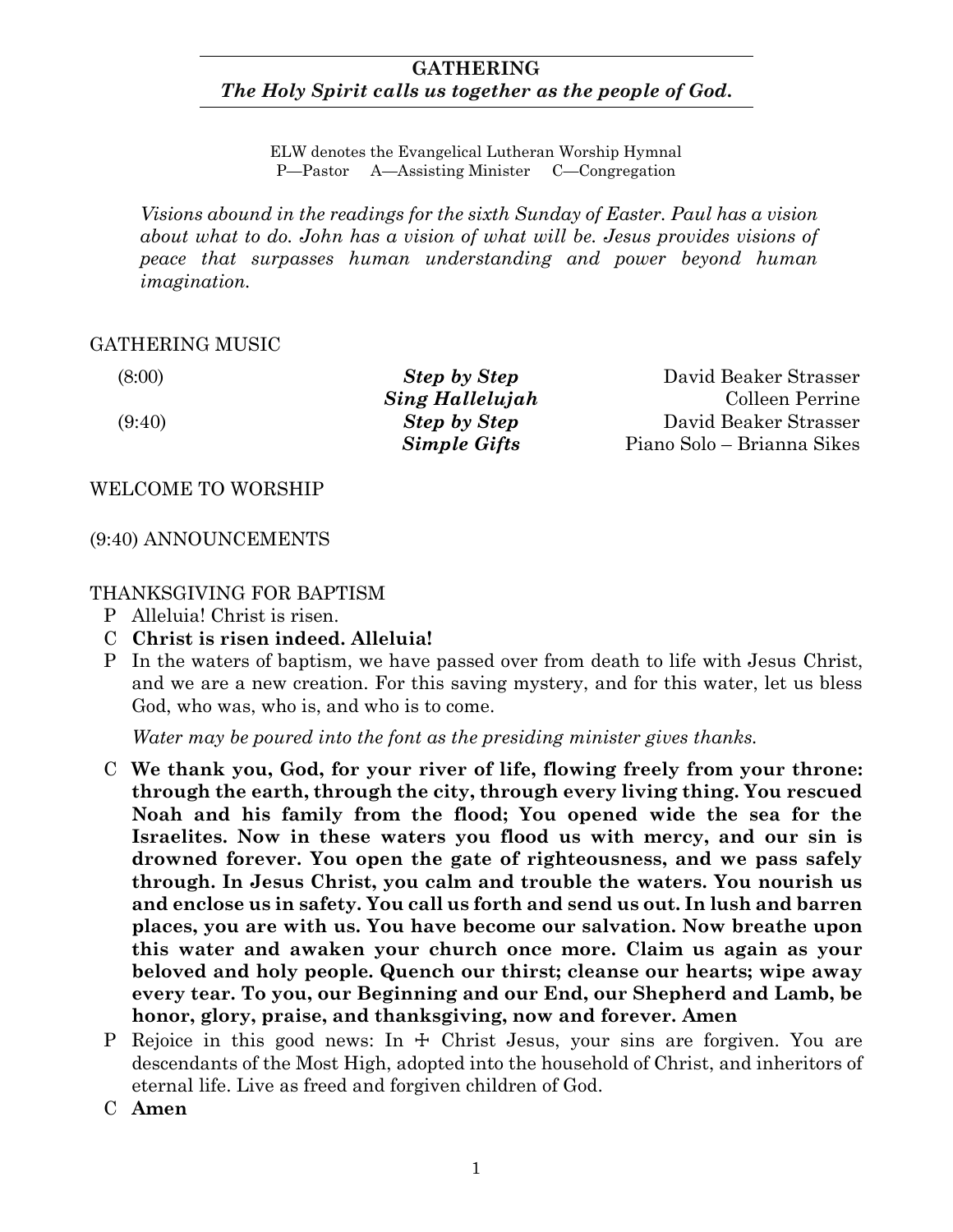#### GATHERING SONG *Lord, I Lift Your Name on High* ELW 857

*Verse* Lord, I lift Your name on high; Lord, I love to sing Your praises. I'm so glad You're in my life, I'm so glad You came to save us.

*Chorus* You came from heaven to earth To show the way, From the earth to the cross, My debt to pay, From the cross to the grave, From the grave to the sky; Lord, I lift Your name on high.

Words & Music: Rick Founds; © 1989 Universal Music - Brentwood Benson Publishing (Admin. by Brentwood-Benson Music Publishing, Inc.) Reprinted by permission under CCLI License #788723. All rights reserved.

GREETING

- P Alleluia! Christ is risen!
- C **Alleluia! Christ is risen, indeed! Alleluia!**
- P And now, the grace of our Lord Jesus Christ, the love of God, and the communion of the Holy Spirit be with you all.
- C **And also with you.**



From MISSA DEL MUNDO, © 1993, 1999, Jesse Manibusan. Published by OCP Publications. Reprinted with permission under OneLicense #A-703841. All rights reserved.

## KYRIE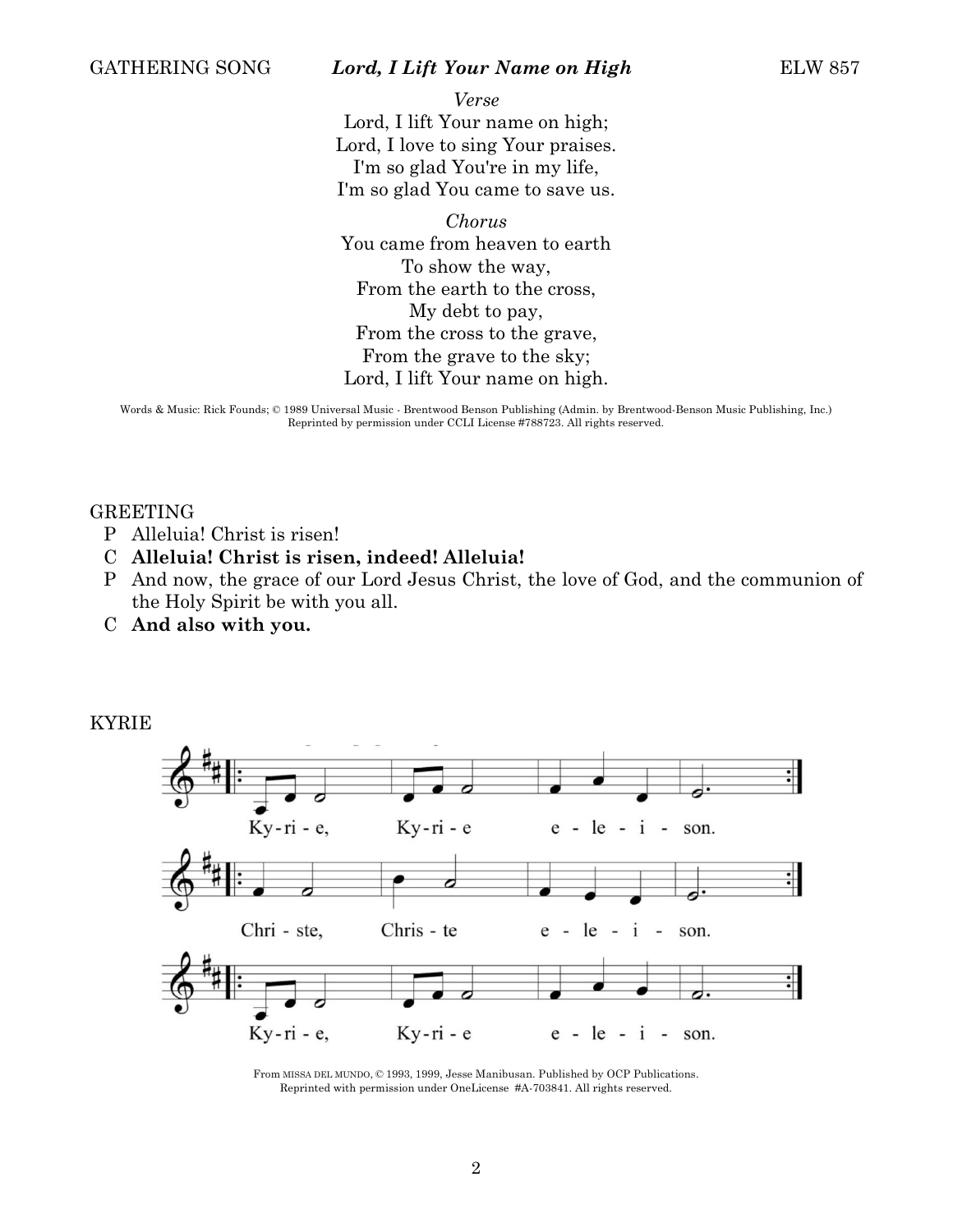# HYMN OF PRAISE



From MASS OF A JOYFUL HEART, Steve Angrisano & Tom Tomaszek; © 1999; Published by OCP Publications Reprinted by permission under OneLicense #A-703841. All rights reserved.

# PRAYER OF THE DAY

- P Let us pray. Bountiful God,
- C **you gather your people into your realm, and you promise us food from your tree of life. Nourish us with your word, that empowered by your Spirit we may love one another and the world you have made, through Jesus Christ, our Savior and Lord, who lives and reigns with you and the Holy Spirit, one God, now and forever. Amen**

**WORD** *God speaks to us in scripture, preaching, and song.*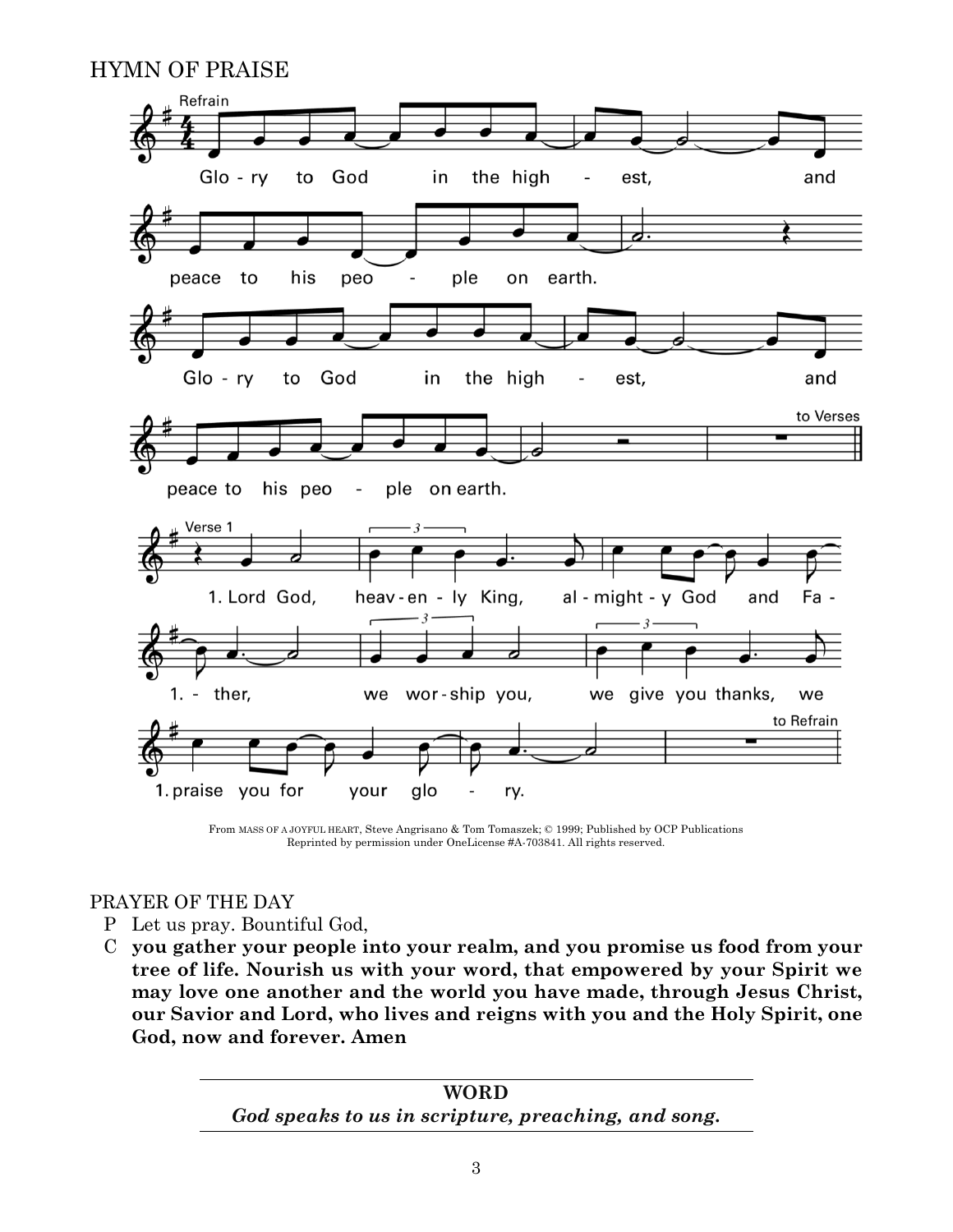*A vision compels Paul to move his ministry into Greece. There he meets Lydia, an important person in the business community, whose heart has been opened by God to receive the gospel. Her conversion and baptism provide the impetus for the founding of the church at Philippi.*

FIRST READING Acts 16:9-15

<sup>9</sup>During the night Paul had a vision: there stood a man of Macedonia pleading with him and saying, "Come over to Macedonia and help us." <sup>10</sup>When he had seen the vision, we immediately tried to cross over to Macedonia, being convinced that God had called us to proclaim the good news to them. <sup>11</sup>We set sail from Troas and took a straight course to Samothrace, the following day to Neapolis, <sup>12</sup>and from there to Philippi, which is a leading city of the district of Macedonia and a Roman colony. We remained in this city for some days. <sup>13</sup>On the sabbath day we went outside the

- A Word of God, word of life.
- C **Thanks be to God.**

gate by the river, where we supposed there was a place of prayer; and we sat down and spoke to the women who had gathered there. <sup>14</sup>A certain woman named Lydia, a worshiper of God, was listening to us; she was from the city of Thyatira and a dealer in purple cloth. The Lord opened her heart to listen eagerly to what was said by Paul. <sup>15</sup>When she and her household were baptized, she urged us, saying, "If you have judged me to be faithful to the Lord, come and stay at my home." And she prevailed upon us.

#### SECOND READING Revelation 21:10, 22–22:5

*John's vision of a new Jerusalem coming out of heaven provides continuity with God's past actions. Yet in this new city, God's presence replaces the temple, and the glory of God and the Lamb supplants sun and moon.*

<sup>10</sup>And in the spirit [one of the angels] carried me away to a great, high mountain and showed me the holy city Jerusalem coming down out of heaven from God. <sup>22</sup>I saw no temple in the city, for its temple is the Lord God the Almighty and the Lamb. <sup>23</sup>And the city has no need of sun or moon to shine on it, for the glory of God is its light, and its lamp is the Lamb. <sup>24</sup>The nations will walk by its light, and the kings of the earth will bring their glory into it. <sup>25</sup>Its gates will never be shut by day—and there will be no night there. <sup>26</sup>People will bring into it the glory and the honor of the nations. <sup>27</sup>But nothing unclean will enter it, nor anyone who practices abomination or falsehood, but only those who are

- A Word of God, word of life.
- C **Thanks be to God.**

written in the Lamb's book of life. 22:1Then the angel showed me the river of the water of life, bright as crystal, flowing from the throne of God and of the Lamb <sup>2</sup>through the middle of the street of the city. On either side of the river is the tree of life with its twelve kinds of fruit, producing its fruit each month; and the leaves of the tree are for the healing of the nations. <sup>3</sup>Nothing accursed will be found there any more. But the throne of God and of the Lamb will be in it, and his servants will worship him; <sup>4</sup>they will see his face, and his name will be on their foreheads. <sup>5</sup>And there will be no more night; they need no light of lamp or sun, for the Lord God will be their light, and they will reign forever and ever.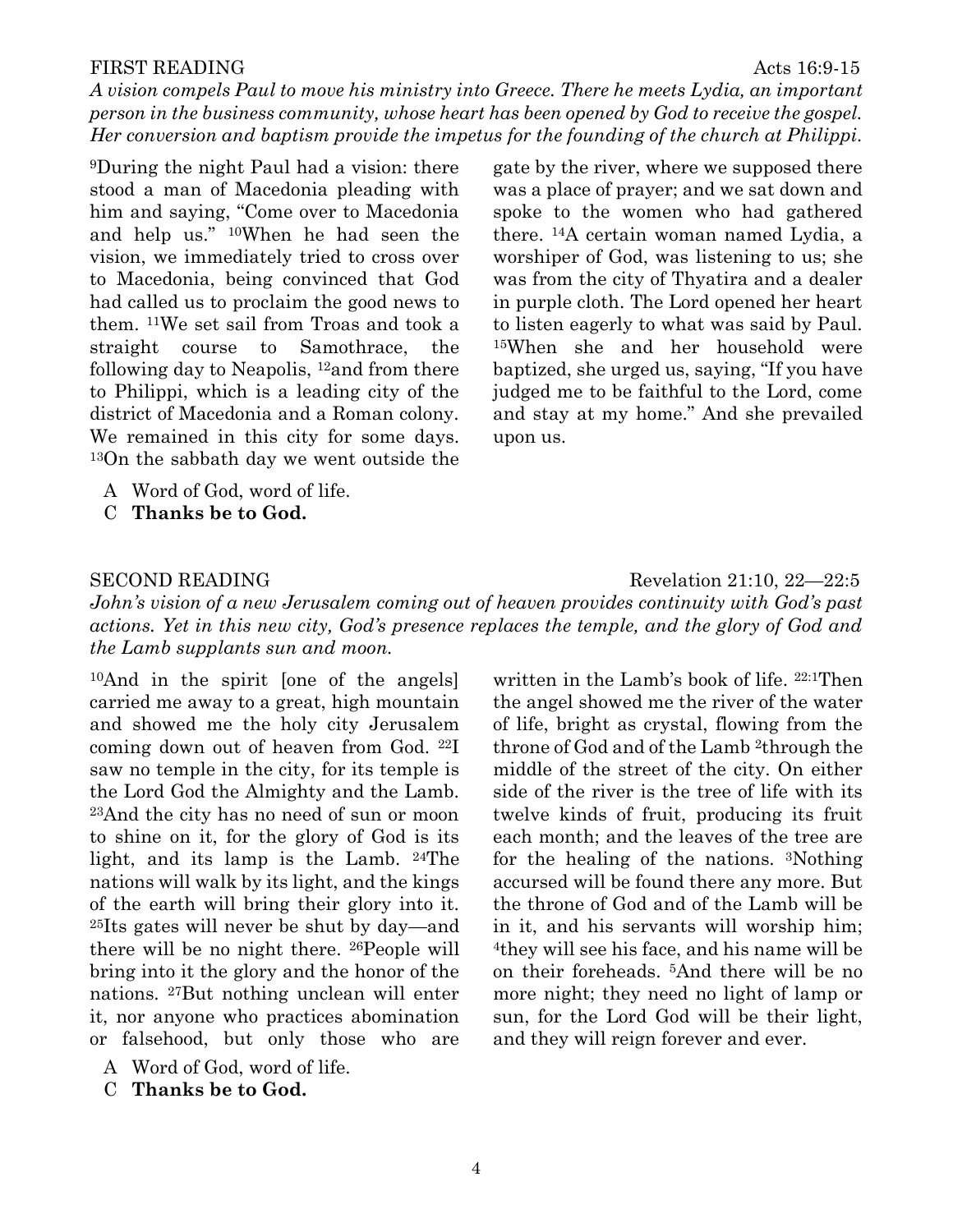

From MASS OF A JOYFUL HEART; text & music: Steve Angrisano © 1997. Published by OCP Publications. Reprinted by permission under OneLicense #A-703841. All rights reserved.

GOSPEL John 14:23-29

P The Holy Gospel according to St. John.

#### C **Glory to you, O Lord.**

*As Jesus talks of returning to the Father, he promises to send the Advocate, the Holy Spirit, who will teach Jesus' followers and remind them of all that Jesus taught. Even more, those in whom God makes a home will experience a peace that overcomes fear.*

<sup>23</sup>Jesus answered [Judas (not Iscariot),] "Those who love me will keep my word, and my Father will love them, and we will come to them and make our home with them. <sup>24</sup>Whoever does not love me does not keep my words; and the word that you hear is not mine but is from the Father who sent me. <sup>25</sup>"I have said these things to you while I am still with you. <sup>26</sup>But the Advocate, the Holy Spirit, whom the Father will send in my name, will teach you everything, and remind you of all that I have said to you. <sup>27</sup>Peace I leave with you; my peace I give to you. I do not give to you as the world gives. Do not let your hearts be troubled, and do not let them be afraid. <sup>28</sup>You heard me say to you, 'I am going away, and I am coming to you.' If you loved me, you would rejoice that I am going to the Father, because the Father is greater than I. <sup>29</sup>And now I have told you this before it occurs, so that when it does occur, you may believe."

- P The Gospel of the Lord.
- C **Praise to you, O Christ.**

| <b>SERMON</b>          | "Clothing Ourselves in Peace!"                                                                                                                      | Pastor Roger McQuistion |
|------------------------|-----------------------------------------------------------------------------------------------------------------------------------------------------|-------------------------|
| <b>HYMN OF THE DAY</b> | Christ, Be Our Light                                                                                                                                | <b>ELW 715</b>          |
|                        | Longing for light, we wait in darkness.<br>Longing for truth, we turn to you.<br>Make us your own, your holy people,<br>light for the world to see. |                         |
|                        | Refrain<br>Christ, be our light!<br>Shine in our hearts.                                                                                            |                         |
|                        | Shine through the darkness.<br>Christ, be our light!                                                                                                |                         |
|                        | Shine in your church gathered today.                                                                                                                |                         |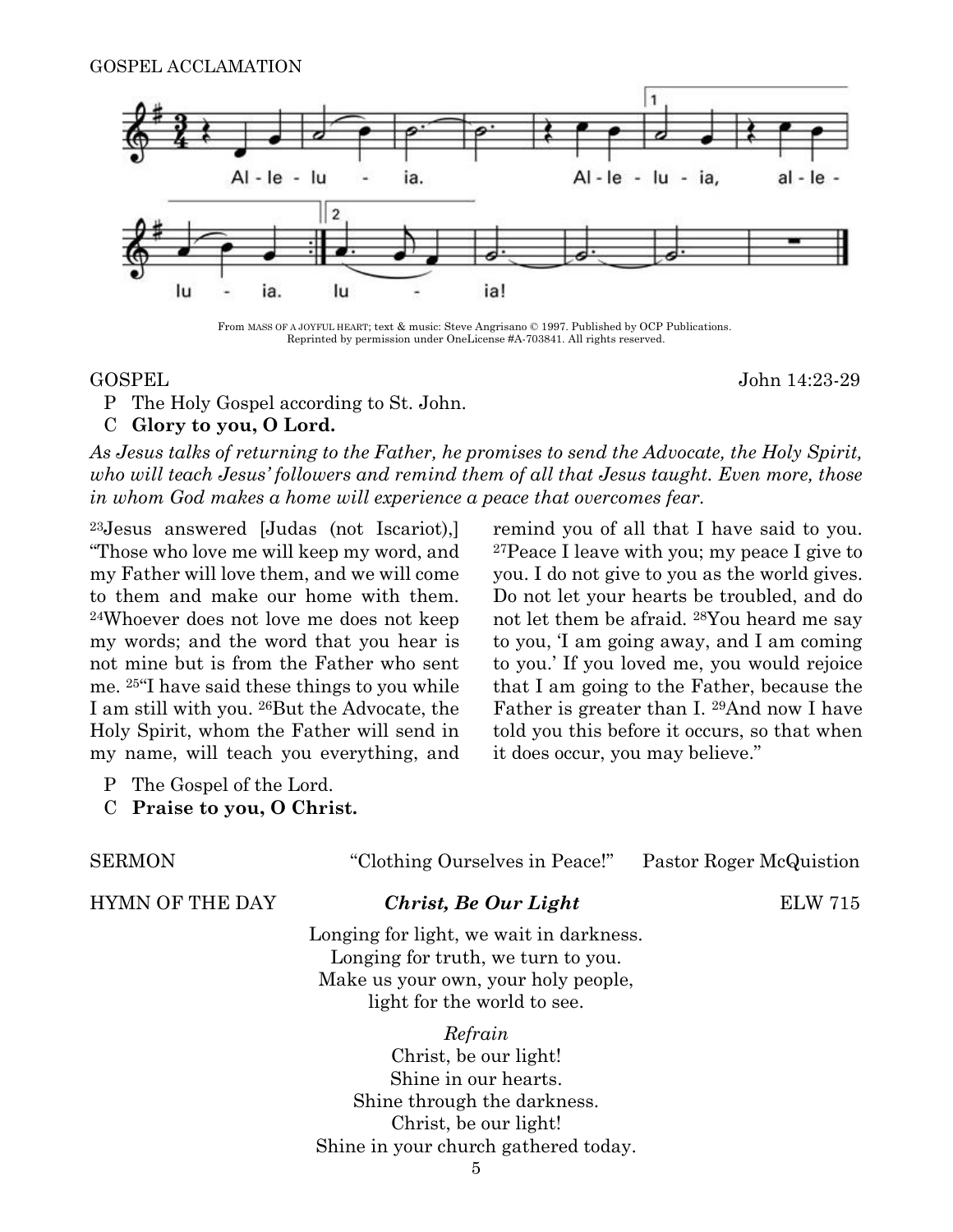Longing for peace, our world is troubled. Longing for hope, many despair. Your word alone has pow'r to save us. Make us your living voice. Refrain

Longing for food, many are hungry. Longing for water, many still thirst. Make us your bread, broken for others, shared until all are fed. Refrain

Longing for shelter, many are homeless. Longing for warmth, many are cold. Make us your building, sheltering others, walls made of living stone. Refrain

Many the gifts, many the people, many the hearts that yearn to belong. Let us be servants to one another, signs of your kingdom come. Refrain

Text: Bernadette Farrell, b. 1957; Text © 1993 Bernadette Farrell. Published by OCP Publications. Reprinted with permission under OneLicense #A-703841. All rights reserved.

POP KIDS PRAISE SONG & VIDEO Brigetta Wingender & friends *God Made Everything* Colleen Perrine

#### NICENE CREED

- P With the whole church, let us confess our faith.
- C **We believe in one God, the Father, the Almighty, maker of heaven and earth, of all that is, seen and unseen.**

**We believe in one Lord, Jesus Christ, the only Son of God, eternally begotten of the Father, God from God, Light from Light, true God from true God, begotten, not made, of one Being with the Father;**

**through him all things were made.**

**For us and for our salvation he came down from heaven,**

**was incarnate of the Holy Spirit and the virgin Mary**

**and became truly human.**

**For our sake he was crucified under Pontius Pilate; he suffered death and was buried.**

**On the third day he rose again in accordance with the scriptures; he ascended into heaven and is seated at the right hand of the Father.**

**He will come again in glory to judge the living and the dead,**

**and his kingdom will have no end.**

**We believe in the Holy Spirit, the Lord, the giver of life,**

**who proceeds from the Father and the Son,**

**who with the Father and the Son is worshiped and glorified,**

**who has spoken through the prophets.**

**We believe in one holy catholic and apostolic church.**

**We acknowledge one baptism for the forgiveness of sins.**

- **We look for the resurrection of the dead,**
	- **and the life of the world to come. Amen**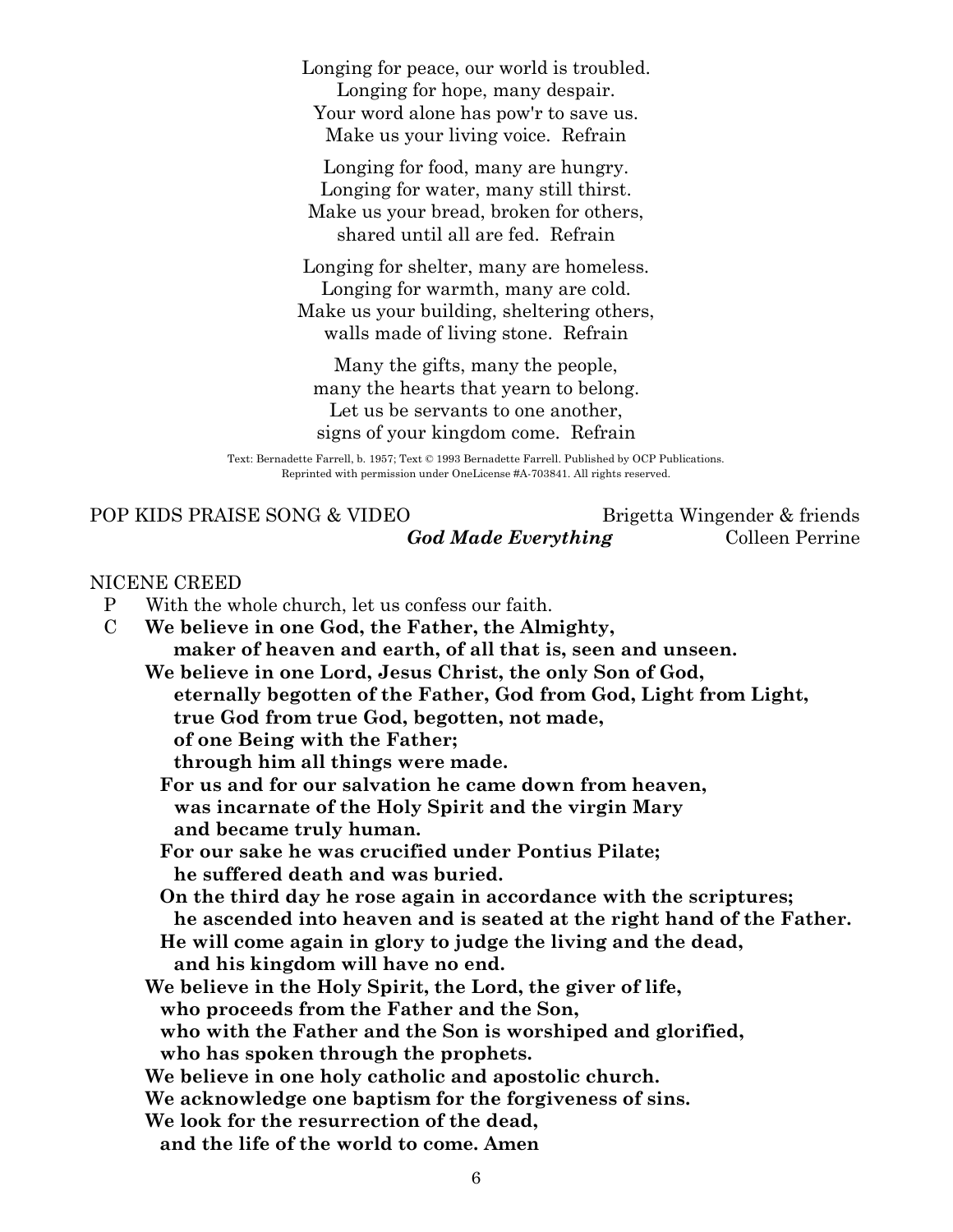# PRAYERS OF THE CHURCH & SHARING THE PEACE

P Set free from captivity to sin and death, we pray to the God of resurrection for the church, people in need, and all of creation. Petitions end: God, in your mercy,

Response: …**hear our prayer.**

- P In your mercy, O God, respond to these prayers, and renew us by your life-giving Spirit; through Jesus Christ, our Savior.
- C **Amen**
- P May the peace of the risen Christ be with you now and always.
- C **And also with you.**

**MEAL** *God feeds us with the presence of Jesus Christ***.**

# OFFERING *We Are an Offering* ELW 692

We lift our voices. We lift our hands. We lift our lives up to You: We are an offering. Lord, use our voices, Lord, use our hands, Lord, use our lives, they are Yours, We are an offering. All that we have, All that we are, All that we hope to be, We give to You, We give to You. We lift our voices. We lift our hands. We lift our lives up to You: We are an offering, We are an offering.

Text: Dwight Liles; © 1984 Curb Word Music (Admin. by WC Music Corp.) Reprinted by permission under CCLI License #788723. All rights reserved.

## OFFERING PRAYER

- A Let us pray. Living God,
- C **you gather the wolf and the lamb to feed together in your peaceable reign, and you welcome us all at your table. Reach out to us through this meal, and show us your wounded and risen body, that we may be nourished and believe in Jesus Christ, our Savior and Lord. Amen**

#### WORDS OF INSTITUTION

In the night in which he was betrayed, our Lord Jesus took bread, and gave thanks; broke it, and gave it to his disciples, saying: Take and eat; this is my body, given for you. Do this for the remembrance of me.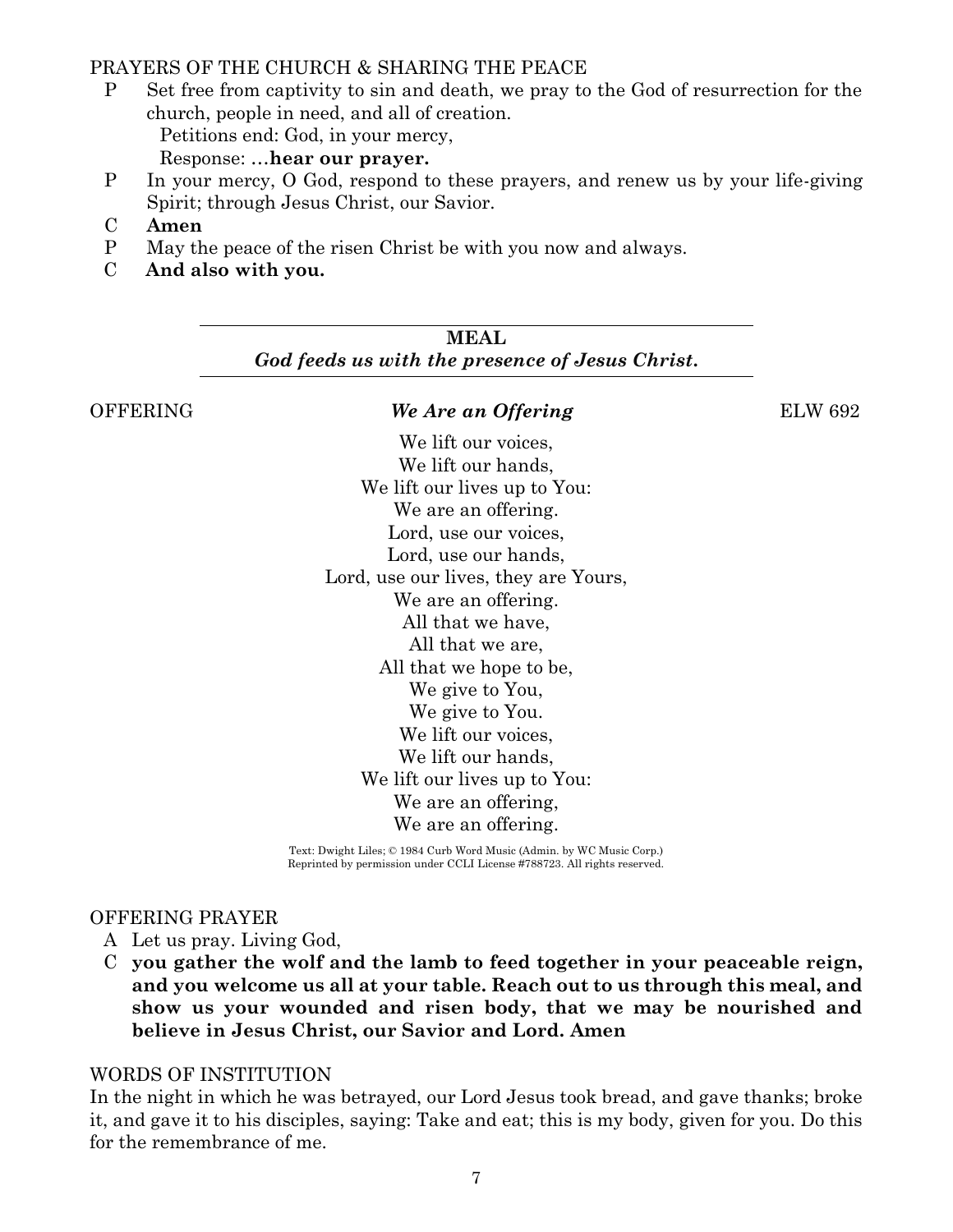Again, after supper, he took the cup, gave thanks, and gave it for all to drink, saying: This cup is the new covenant in my blood, shed for you and for all people for the forgiveness of sin. Do this for the remembrance of me.

# THE LORD'S PRAYER

- P Jesus' disciples said to him, "Lord, teach us how to pray." He said to them, "When you pray, say":
- C **Our Father in heaven, hallowed be your name, your kingdom come, your will be done, on earth as in heaven. Give us today our daily bread. Forgive us our sins as we forgive those who sin against us. Save us from the time of trial and deliver us from evil. For the kingdom, the power, and the glory are yours, now and forever. Amen**

# INVITATION COMMUNION

P The risen Christ dwells with us here. All who are hungry, all who are thirsty, come.



In the bread and wine, we believe Christ is truly present. Much more than a sign, story, or symbol of God's love, it is an event where God reaches down to us through common earthly elements and invites us into the mystery and miracle of a relationship with him, the Word made flesh for us. All, who have been baptized, are invited to this experience of God's love, where He is our host and we are his guests, who will take the message of his love into the world.

# LAMB OF GOD



From MASS OF A JOYFUL HEART by Steve Angrisano, © 1997 Published by OCP Publications. Reprinted by permission under OneLicense #A-703841. All rights reserved.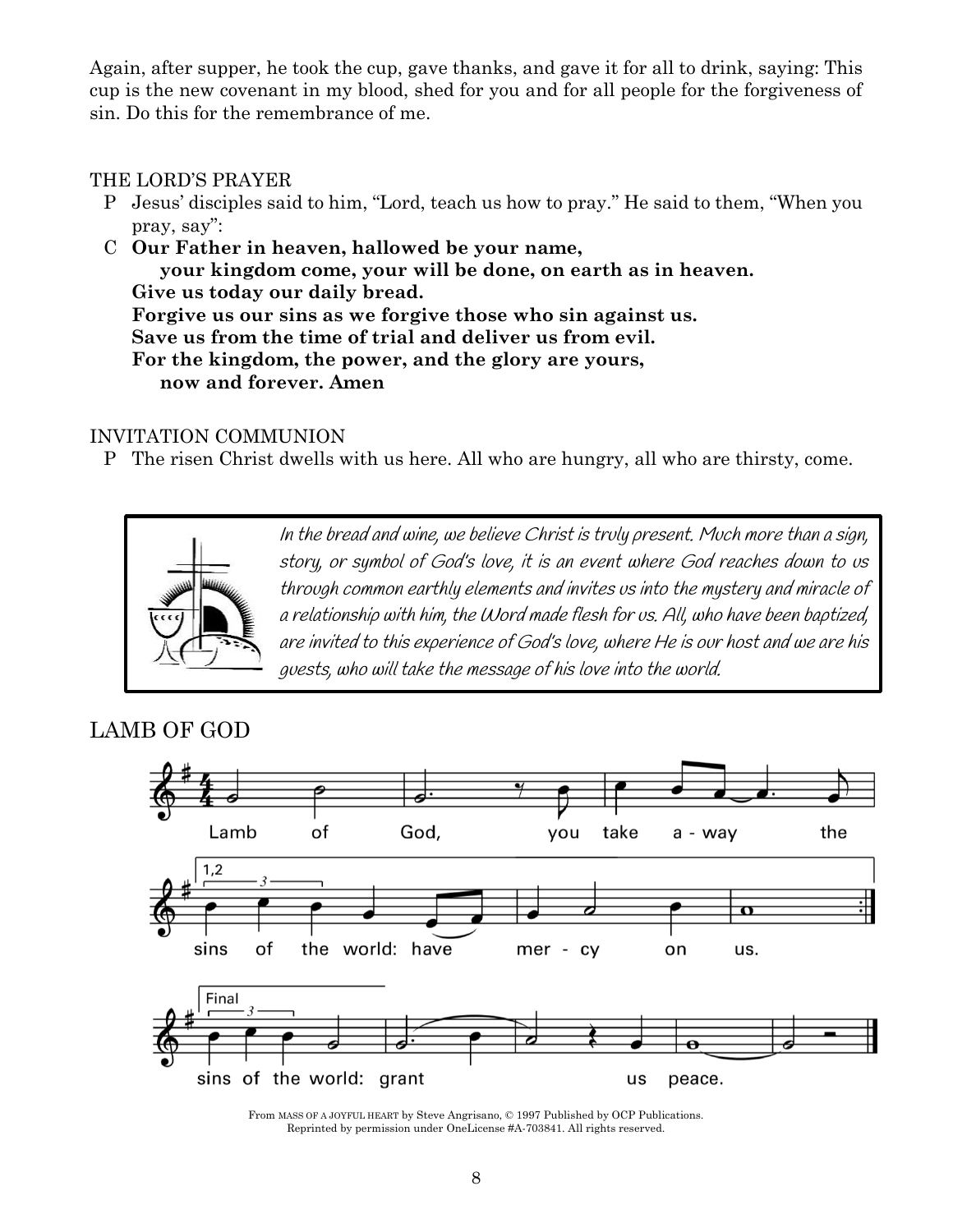# COMMUNION *I Want to Walk as a Child of the Light* ELW 815

I want to walk as a child of the light. I want to follow Jesus. God set the stars to give light to the world. The star of my life is Jesus.

*Refrain*

In him there is no darkness at all. The night and the day are both alike. The Lamb is the light of the city of God. Shine in my heart, Lord Jesus.

I want to see the brightness of God. I want to look at Jesus. Clear Sun of righteousness, shine on my path, and show me the way to the Father. *Refrain*

I'm looking for the coming of Christ. I want to be with Jesus. When we have run with patience the race, we shall know the joy of Jesus. *Refrain*

Text: Kathleen Thomerson, b. 1934; Text © 1970, 1975 Celebration. Reprinted by permission under OneLicense #A-703841. All rights reserved.

# POST-COMMUNION BLESSING & PRAYER

- P The body and blood of our Lord Jesus Christ strengthen you and keep you in his grace.
- C **Amen**
- P We give you thanks, generous God, for in this bread and cup we have tasted the new heaven and earth where hunger and thirst are no more. Send us from this table as witnesses to the resurrection, that through our lives, all may know life in Jesus' name.
- C **Amen**

# **SENDING** *God blesses us and sends us in mission to the world.*

## (8:00) ANNOUNCEMENTS

#### FINAL BLESSING

- P God, the Author of life, Christ, the living Cornerstone, and the life-giving Spirit of adoption,  $\pm$  bless you now and forever.
- C **Amen**

#### SENDING SONG *Shout to the Lord* ELW 821

My Jesus, my Savior, Lord, there is none like you. All of my days I want to praise the wonders of your mighty love. My comfort, my shelter, tower of refuge and strength; let ev'ry breath, all that I am never cease to worship you.